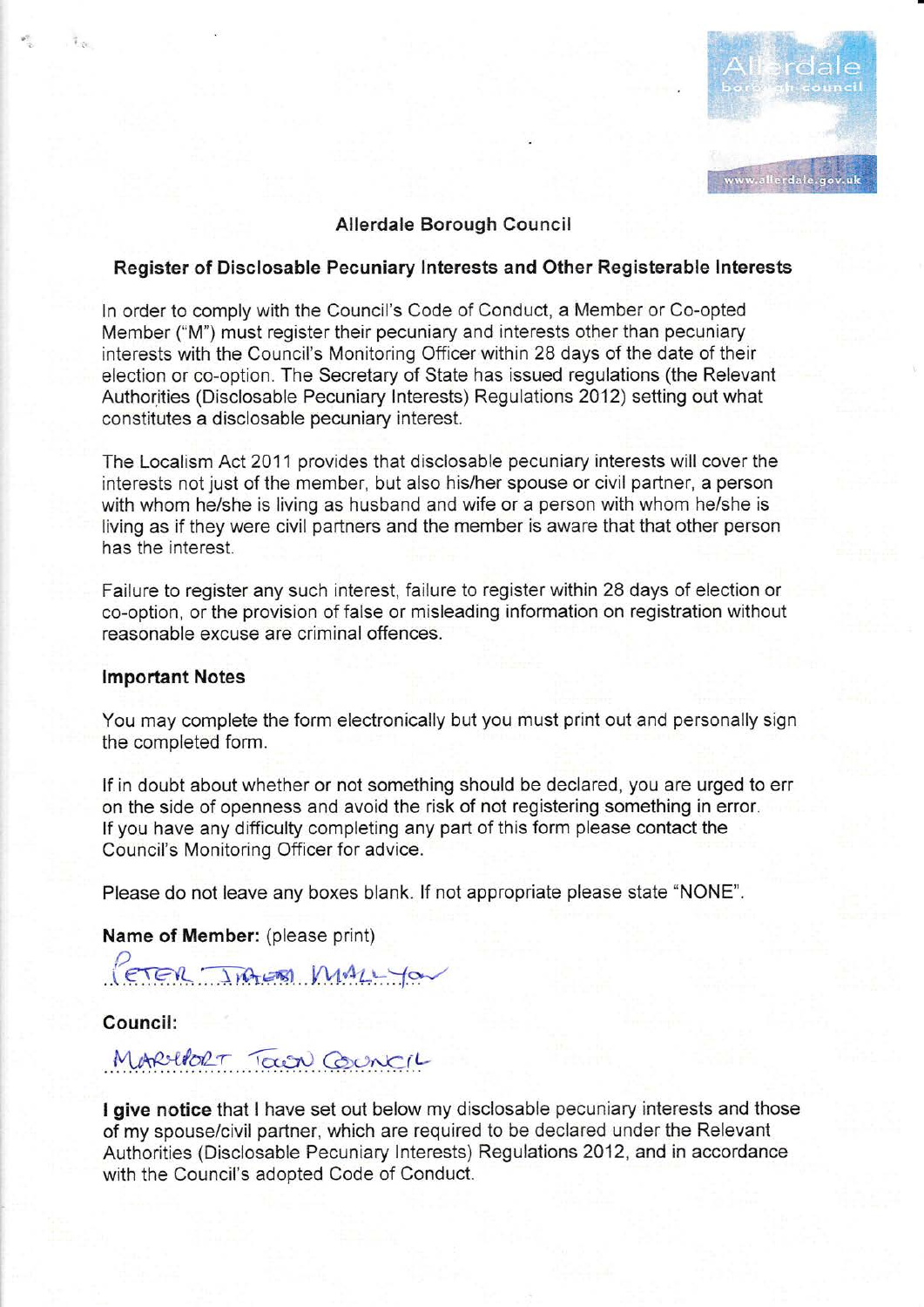#### Disclosable Pecuniary Interests

1. Any employment, office, trade, profession or vocation carried on for profit or gain.

You should show every employment, office, trade. profession or vocation that you and your spouse/partner receive remuneration for other than simply repayment of expenses – a good example is would you have to declare for income tax purposes.

Give a short description of the activity concerned; for example 'Computer Operator' or'Accountant'.

Where you hold an office, give the name of the person or body which appointed you. ln case of a public office, this wiil be the authority which pays you.

 $N$ Pal $6$ 

2. Any payment or provision of any other financial benefit (other than from the relevant authority) made or provided within the relevant period in respect of any expenses incurred by M in carrying out duties as a member, or towards the election expenses of M.

This includes any payment or financial benefit from a trade union within the meaning of the Trade Union and Labour Relations (Consolidation) Act 1992.

You should declare the name of any person or body that has made any payments to you towards your expenses as a councillor or towards your election expenses. You do not need to declare the amounts of any payments, only the name of the person or body making them.

It refers to payment of election expenses by a third party - you do not need to declare if you pay your election expenses yourself. This would usually mean a political party at election time.

 $N$  $O$  $N$  $C$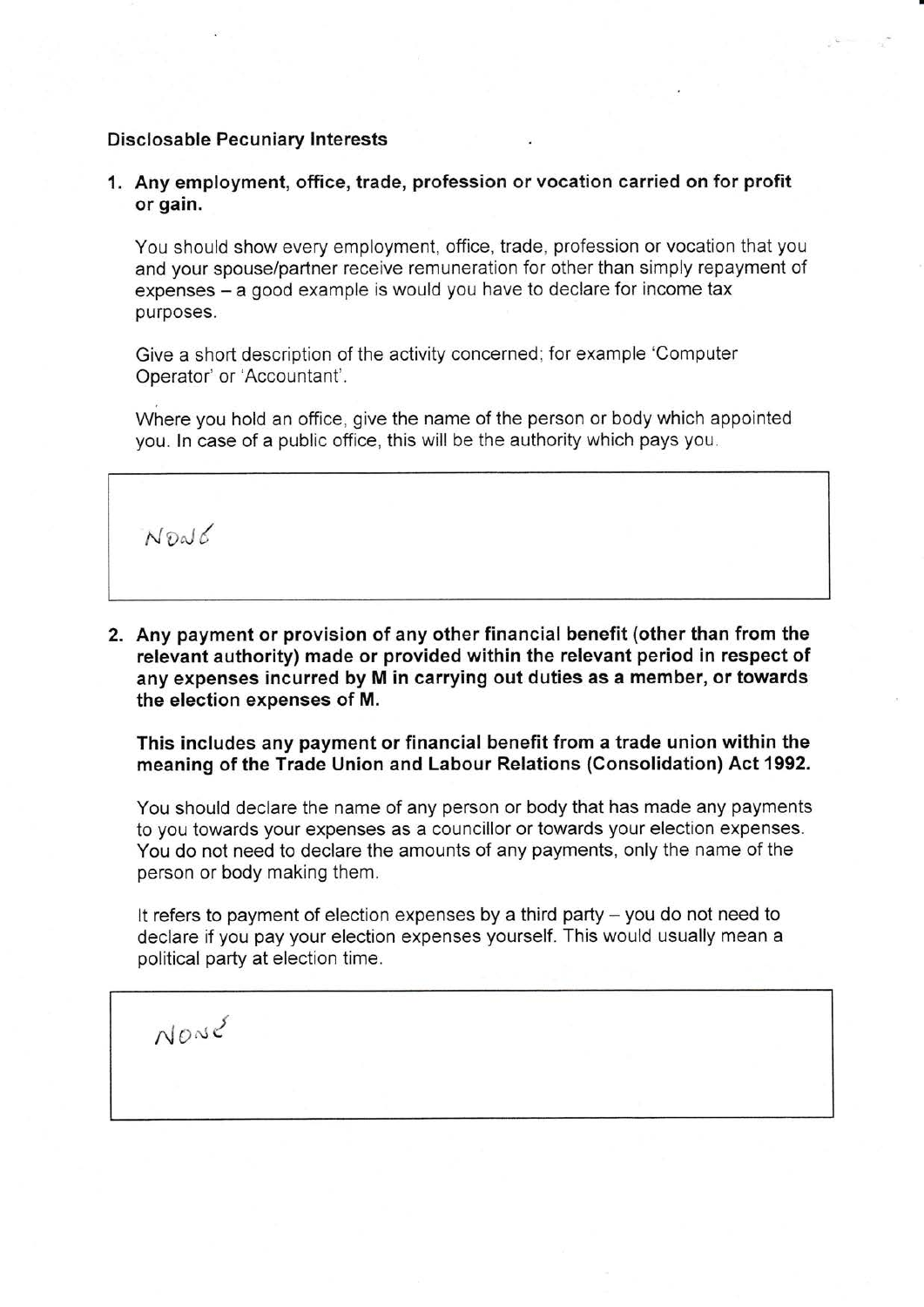- 3. Any contract which is made between the relevant person (or a body in which the relevant person has a beneficial interest) and the relevant authority-
	- (a) under which goods or services are to be provided or works are to be executed; and
	- (b) which has not been fully discharged.

You should list any contract made between yourself or your spouselpartner or a body in which either of you have a beneficial interest and the Council (or an organisation contracted to carry out business on its behalf).

 $N$ ont

몇 명이

## 4. Any beneficial interest in land which is within the area of the relevant authority.

You should include any land and buildings in the area of the Borough in which you or your spouse/partner have a beneficial interest. You should give the address or a brief description to identify it. lf you live in the Borough you should include your home under this heading whether as owner, lessee or tenant.

You should also include any property from which you receive rent, or of which you are the mortgagee.

Any land in the Borough area in the ownership of a charity or organisation of which you or your spouse/partner are a trustee should also be included in this section.

"Land" also includes any buildings or parts of buildings.

54 HIGH SEET  $\mathcal{L}$ unga  $Q_{C\!O\!A\!A}$  $CumBku+ CAts$   $66a$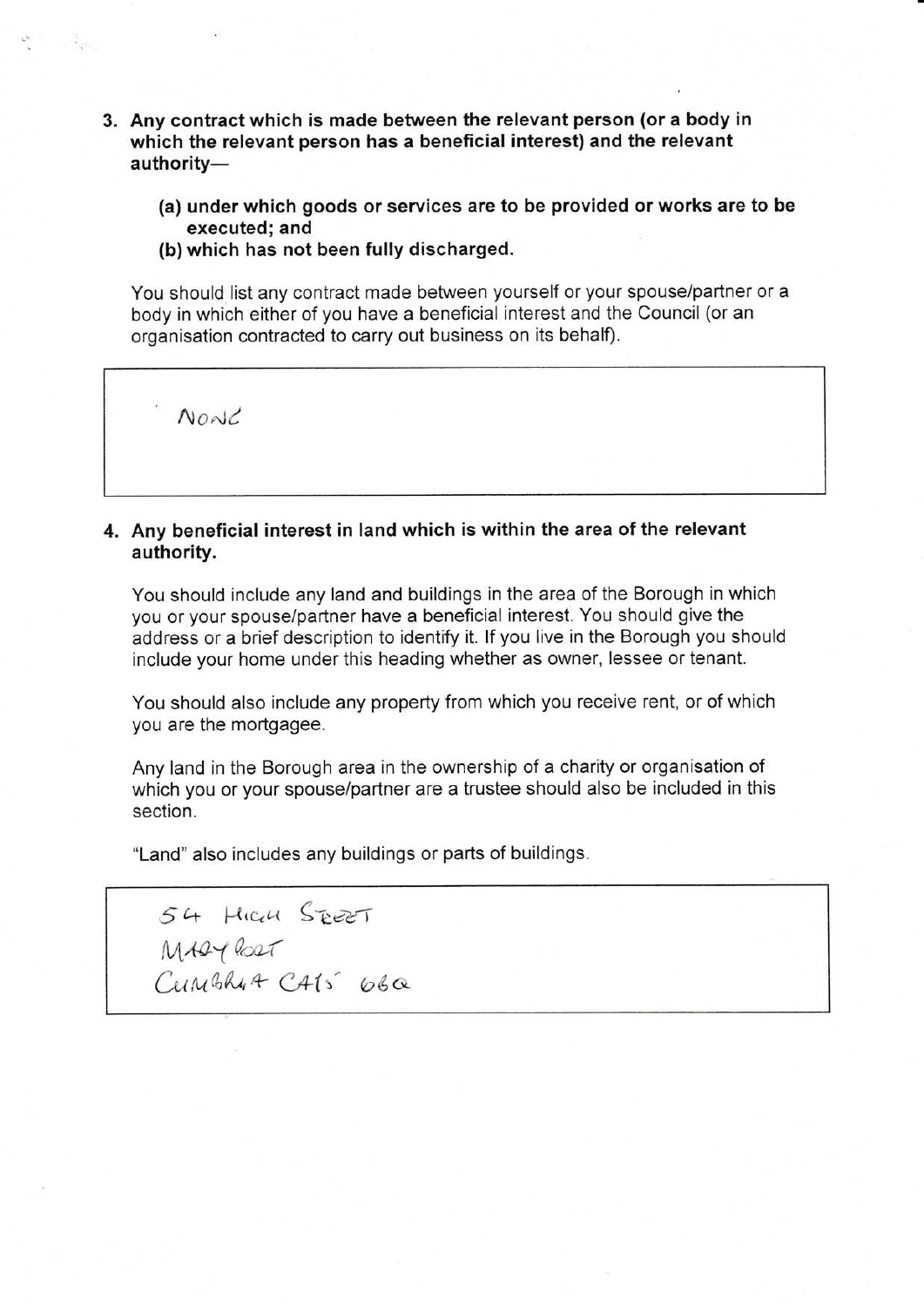## 5. Any licence (alone or jointly with others) to occupy land in the area of the relevant authority for a month or longer.

You should include land in the area of the Borough which you or your spouse/partner have a right to occupy, but neither own nor have tenancy of. You should give the address or a brief description to identify it.

ii

"Land" includes any buildings or parts of buildings.

 $N0N<sub>o</sub>$ 

# 6. Any tenancy where (to M's knowledge)-

- (a) the landlord is the relevant authority; and
- (b) the tenant is a body in which the relevant person has a beneficial interest.

You should declare any properties which you or your spouse/partner rent from the Council, or which is rented by a business which you or your spouse/partner owns or partly owns.

 $N$ o $N$ d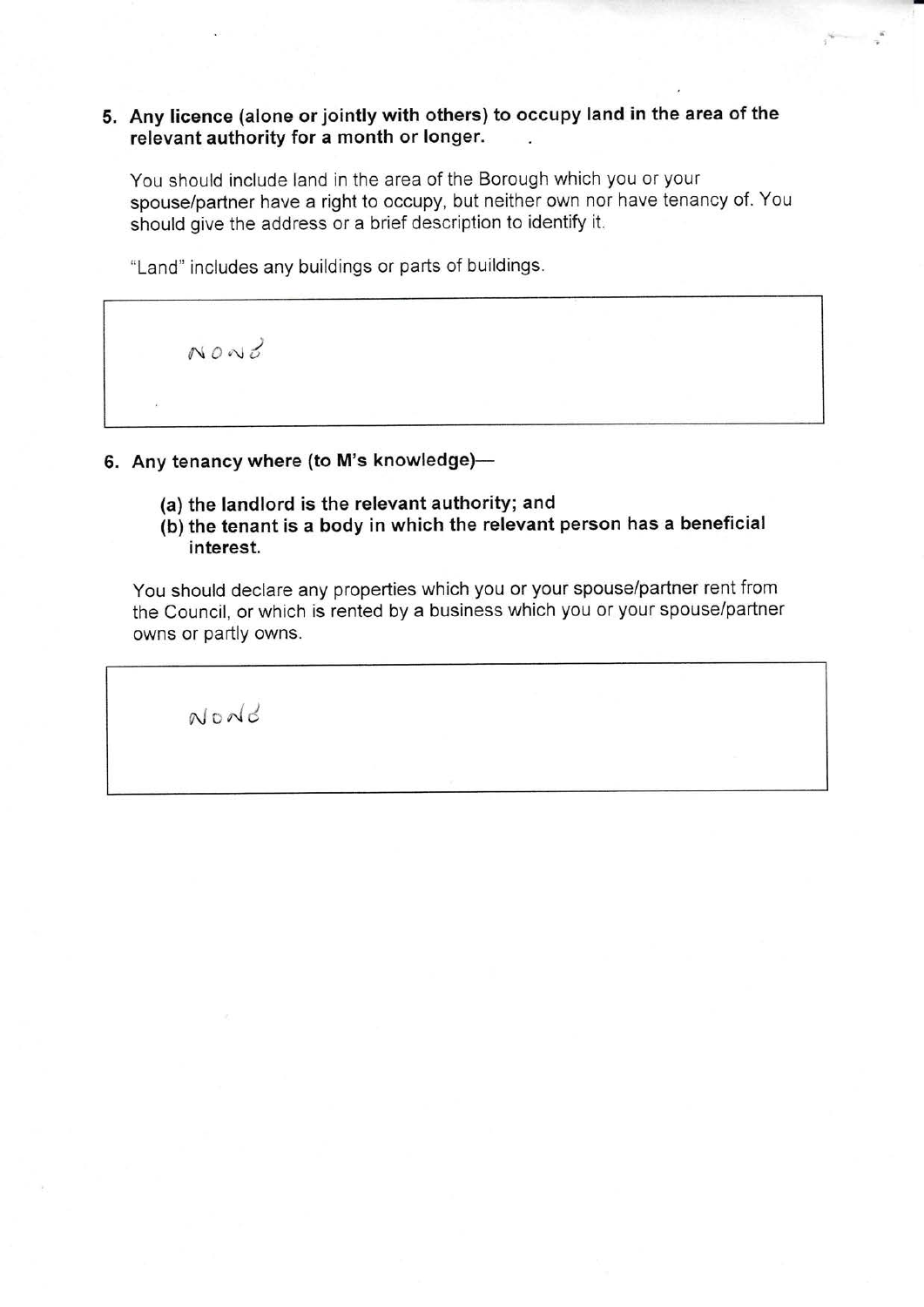#### 7. Any beneficial interest in securities of a body where-

- (a) that body (to M's knowledge) has a place of business or land in the area of the relevant authority; and
- $(b)$  either-

 $\sim$   $L_{\rm s}$ 

- (i) the total nominal value of the securities exceeds  $£25,000$  or one hundredth of the total issued share capital of that body; or
- (ii) if the share capital of that body is of more than one class, the total nominal value of the shares of any one class in which the relevant person has a beneficial interests exceeds one hundredth of the total issued share capital of that class.

You should list the names of any companies, industrial and provident societies, co-operative societies, or other bodies corporate that (to your knowledge) are active in the Borough and in which you or your spouse/partner have a substantial interest. You do not need to show the extent of your interest.

You have a substantial interest if you own shares or other securities in the company with a nominal value of more than f25,000 or more than 1/100th of the issued share or securities. lf there are several classes of shares or securities, the fraction of 1/100th applies to any of these classes.

The company or body corporate is active in the Borough if it has land or a place of business in the Borough.

 $N$ o $N$ 6

#### Other Registrable lnterests

These interests are what the Council has determined should be entered into the authority's register of interests

8. Details of any body of which you are a member, or in a position of general control or management, and to which you are appointed or nominated by the Council.

You should include the names of any bodies of which you have been appointed to represent the Council and the position you hold on those bodies.

 $Nod G$